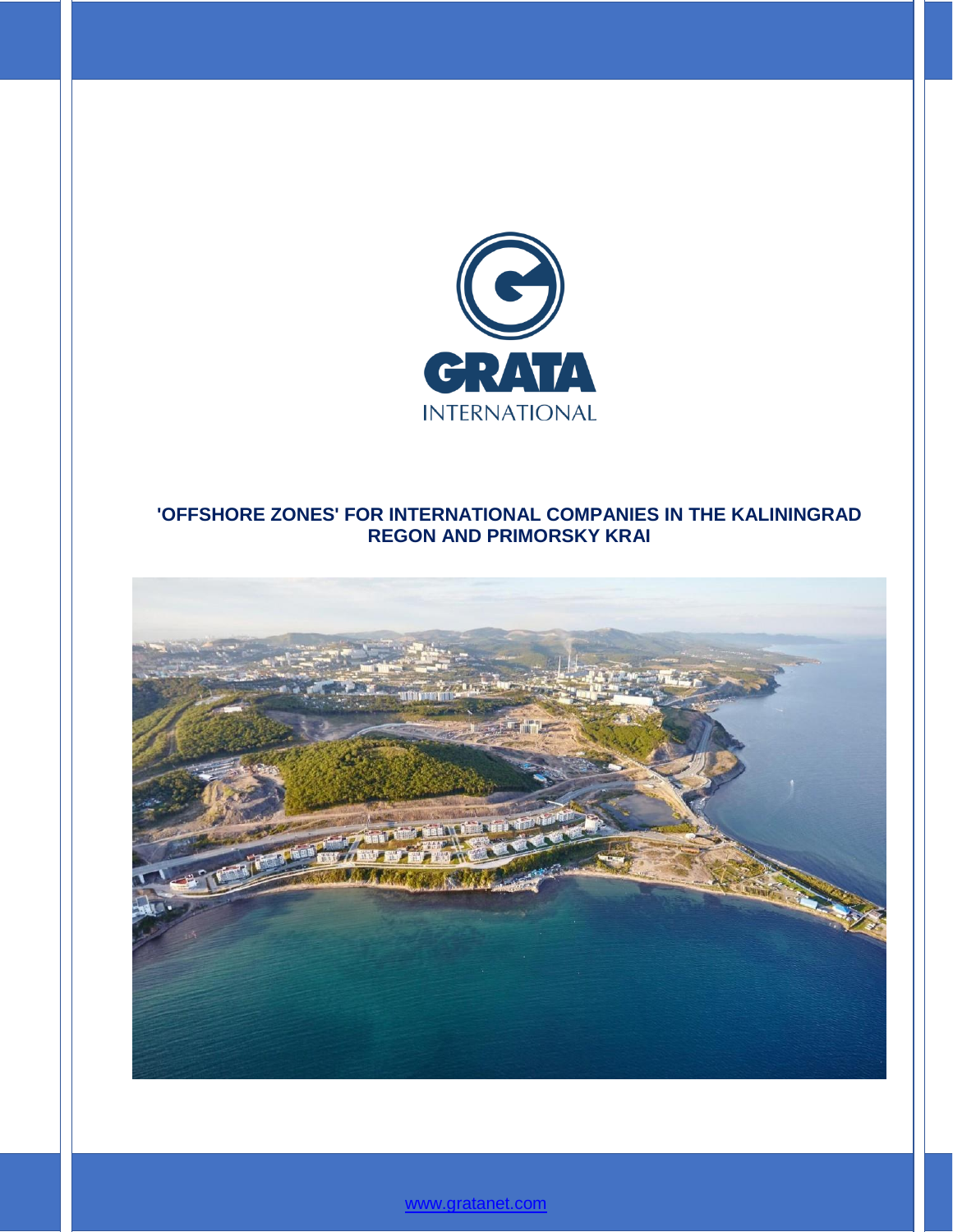Federal Law No. 291-FZ dated 3 August 2018 (**Law No. 291-FZ**) provides for the establishment and operation of special administrative districts in the territories of the Russian Island (Primorsky Krai) and Oktyabrsky Island (Kaliningrad Region) to form an investment-attractive environment for Russian and foreign investors.

A number of other federal laws signed on 3 August 2018 provide for tax benefits and a special currency regime for international companies registered in the territory of the special administrative regions.

# **1. Participants of the Special Administrative Districts**

In a special administrative district they establish a management company - a Russian legal entity entrusted to ensure the functioning of the respective district. In the territory of the Russian Island (Primorsky Krai) such a company is a management company defined by the Government of the Russian Federation for ensuring functioning of territories of the advancing social and economic development in the territory of the Far East Federal district, or its subsidiary.

A participant of the special administrative district can be a foreign legal entity, except for a credit institution, non-credit financial institutions, operators of payment systems and operators of payment infrastructure services, which:

- 1) entered into an agreement with the management company for the implementation of activities in the territory of the special administrative district (hereinafter - the 'agreement for implementation of activities') that establish types of activity of the participant of the special administrative district, conditions of implementation of such activities, rights, duties and liability of the parties;
- 2) is registered as an international company in the re-domiciliation procedure and entered by the management company into the register of participants of the special administrative district.

The foreign legal entity needs to file an application for entering into the agreement for implementation of activities with the management company, accompanied by documents confirming the applicant's compliance with the requirements for an international company, as well as other documents provided by the Federal law 'On International Companies' to obtain the status of an international company.<sup>1</sup>

The management company shall consider the application and within five business days from the date of the decision to enter into the agreement for implementation of activities send the draft agreement to the applicant.

The management company shall enter data on a participant of the special administrative district into the register of participants of the special administrative district within one day after the state registration of the respective international company in the respective special administrative district.

Thereat, the entity loses the status of a participant in the special administrative district, in case of termination of the agreement for implementation of activities.

 $\overline{a}$ 

<sup>&</sup>lt;sup>1</sup> Details on obtaining the status of an international company can be found at: [http://www.gratanet.com/en/publications/details/18815-alert-russia-international-companies.](http://www.gratanet.com/en/publications/details/18815-alert-russia-international-companies)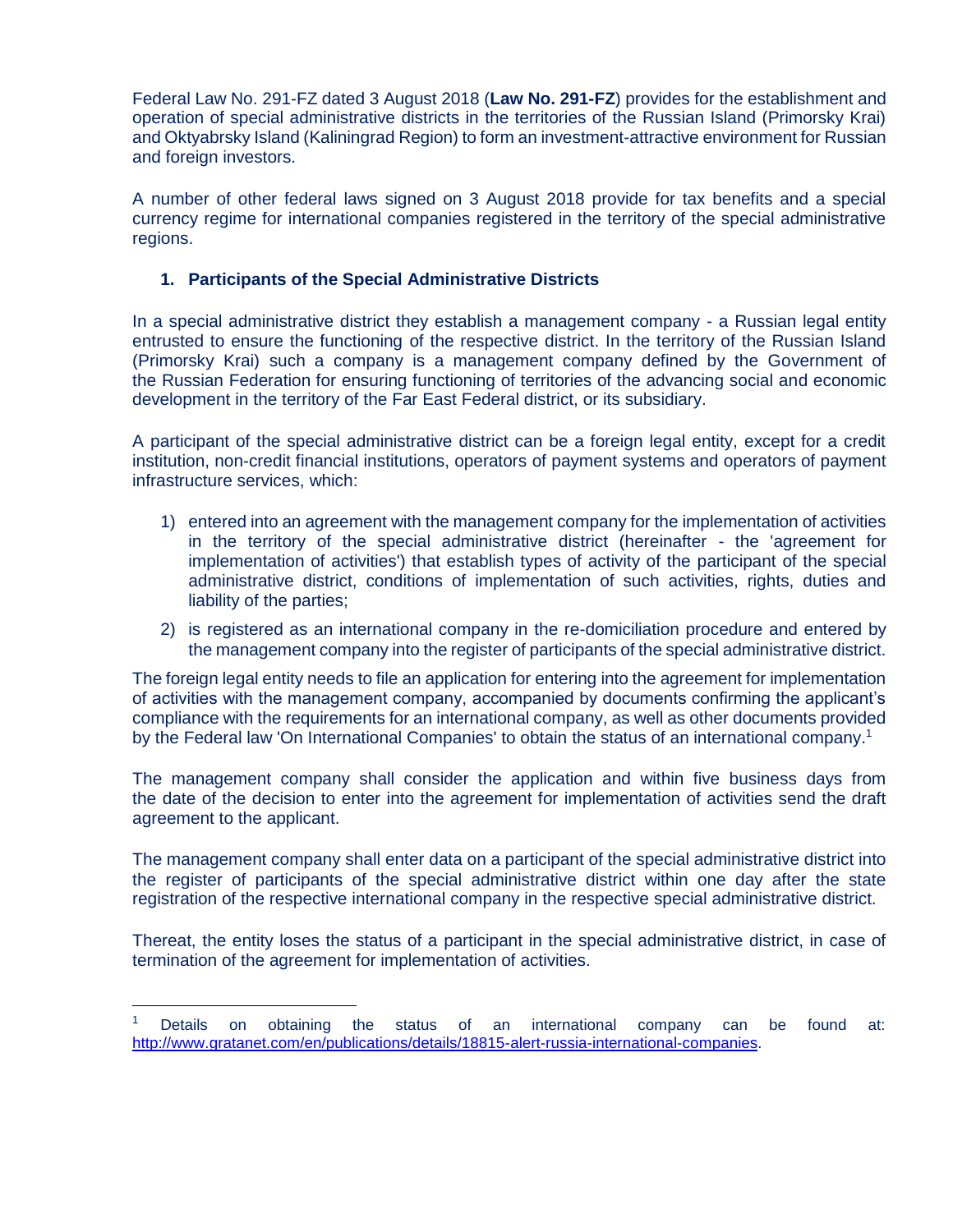The participants of the special administrative district may, in particular:

- get land plots and build infrastructure in the procedure provided by the land legislation and legislation on urban development;
- identify ancillary activities that are required to ensure operations of the participants of the special administrative district;
- engage persons to implement ancillary activities.

The agreement for implementation of activities may contain an arbitration clause on the transfer of disputes arising from such agreement to the arbitration tribunal administered by a permanent arbitration institution.

In order to enforce an arbitral award in such a case there is no need for the Arbitrazh court of the Kaliningrad region or the Arbitrazh court of Primorsky Krai to render a decision on the enforcement: if there is a respective direct agreement between the parties to the dispute, the respective Arbitrazh court shall adopt the ruling to issue a writ of execution for enforcement of the arbitral award within 14 days from the date of receipt of the application for the issue of the writ of execution without a court session.

Law No. 291-FZ, except for provisions on the powers of state authorities, bodies of the Social Security Fund of the Russian Federation in the territory of a special administrative district, entered into force on 3 August 2018.

# **2. Tax Benefits for International Holding Companies**

Federal Law No. 294-FZ dated 3 August 2018 amended the Tax Code of the Russian Federation (**Tax Code**) in terms of the specifics of taxation of international holding companies.

An international holding company is an international company registered in accordance with the Federal Law 'On International Companies', which simultaneously meets the following conditions:

- 1) the international company is registered in the procedure of re-domiciliation of a foreign organisation, which was established in accordance with its personal law before 1 January 2018;
- 2) the international company within 15 days after the registration submitted to the tax authority at a place of registration the necessary documents and information (financial statements for the fiscal year preceding the registration date, an audit report to the financial statements that does not contain a negative opinion or refusal to express an opinion, information on the controlling persons of the international company);
- 3) as of the date of registration of the international company according to the procedure of re-domiciliation of a foreign organisation, its controlling persons became the controlling persons of such a foreign organisation before 1 January 2017.<sup>2</sup>

 $\overline{a}$ 

 $2$  This condition does not apply to:

<sup>-</sup> international companies, which are public ocpanies as of 1 January 2018;

international companies, which aggregate share of direct and (or) indirect participation of an international company specified in para 1 hereof is 100 percent.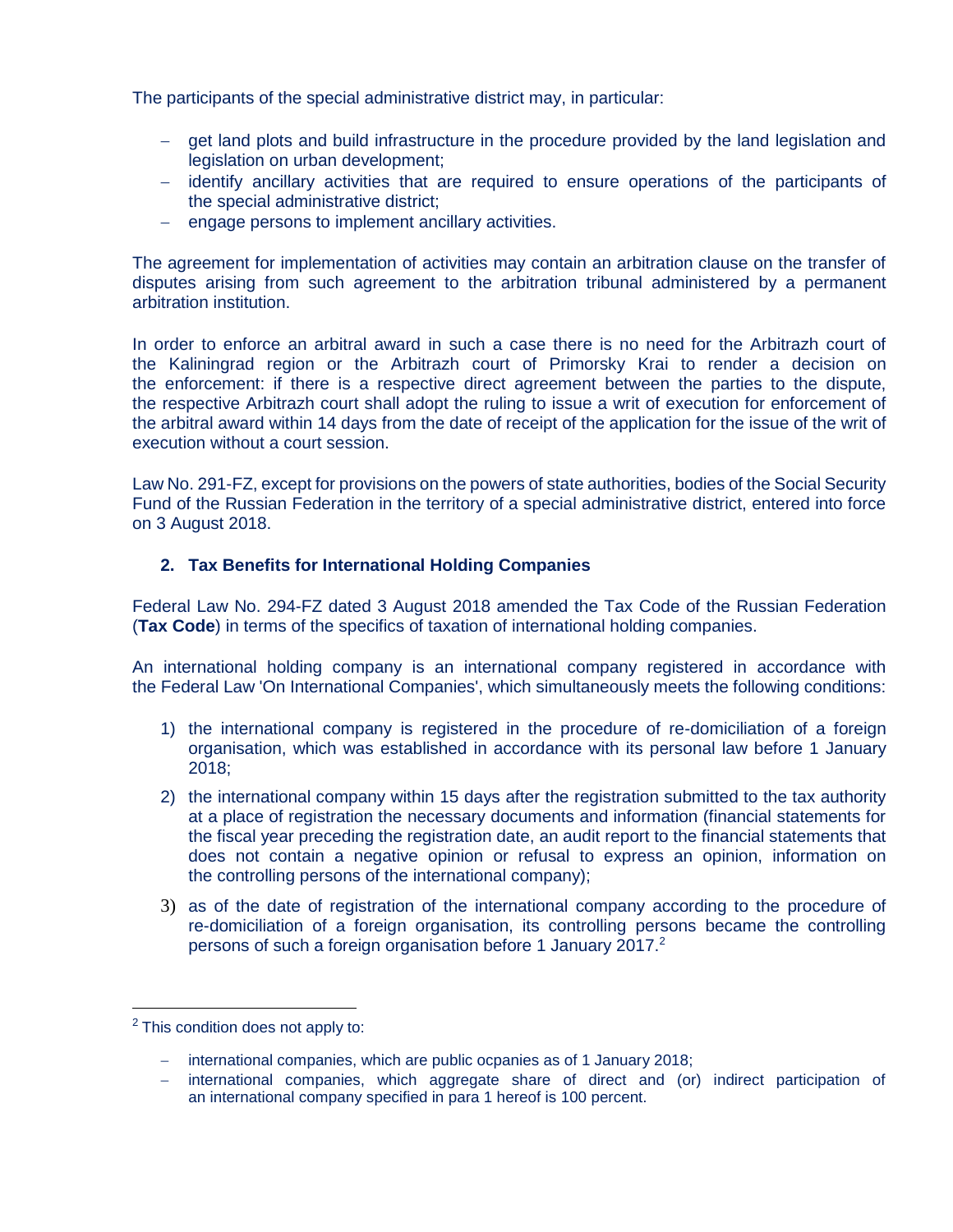The controlling person of an international company, as well as a foreign organisation by way of re-domiciliation of which such an international company has been registered, is an individual or legal entity, whose share in this international company (for individuals - in conjunction with spouses and underage children) is more than 15%.

The changes made to Chapter 25 of the Tax Code that become effective from 1 January 2019 establish benefits on corporate profits tax for international holding companies.

The income of an international holding company in the form of profits of controlled foreign companies, for which such an international holding company is recognised as the controlling person, for tax periods ending before 1 January 2029, shall not be included into the tax base of the international holding company.

Specific features of the formation of value of property (property rights) by international companies and foreign organisations recognised as tax residents of Russia are established.

The following rates for corporate profit tax are established:

 $\overline{a}$ 

- 0% for income received by an international holding company in the form of dividends provided that as of the date of the decision to pay dividends the international holding company continuously owns for at least 365 calendar days not less than 15% (stakes) in the charter (reserve) capital (fund) of the organisation that pays dividends, or depositary receipts entitling to receive dividends in the amount not less than 15% of the total amount of dividends paid by the organisation<sup>3</sup>;
	- 5% for income received by foreign entities in the form of dividends on shares (interests) of international holding companies that are public companies as of the date of payment of dividends, before 1 January 2029.

When international holding companies simultaneously meet the following conditions, a tax rate of 0% shall apply to the tax base determined by income from sales or other disposal (including repayment) of interests in the charter capital of Russian and(or) foreign organisations, and shares of Russian and(or) foreign organisations:

- 1) shares (interests in the charter capital) of a Russian or foreign organisation<sup>4</sup> as of the date of their sale or other disposal (including repayment) are continuously owned by an international holding company under the right of ownership or other proprietary rights for at least 365 calendar days and constitute not less than 15% contribution (interest) in the charter (share) capital (fund) of such organisation;
- 2) shares (interests) constitute the charter capital of organisations no more than 50% of assets of which as of the last reporting date preceding the date of sale or other disposal (including

 $3$  If the organisation that pays dividends is a foreign entity, the tax rate established by this clause shall apply to organisations, whose state of permanent location is not included in the list of states and territories approved by the Ministry of Finance of the Russian Federation.

<sup>&</sup>lt;sup>4</sup> This rate shall apply if the state of permanent location of such foreign organisations is not included into the list of states and territories approved by the Ministry of Finance of the Russian Federation.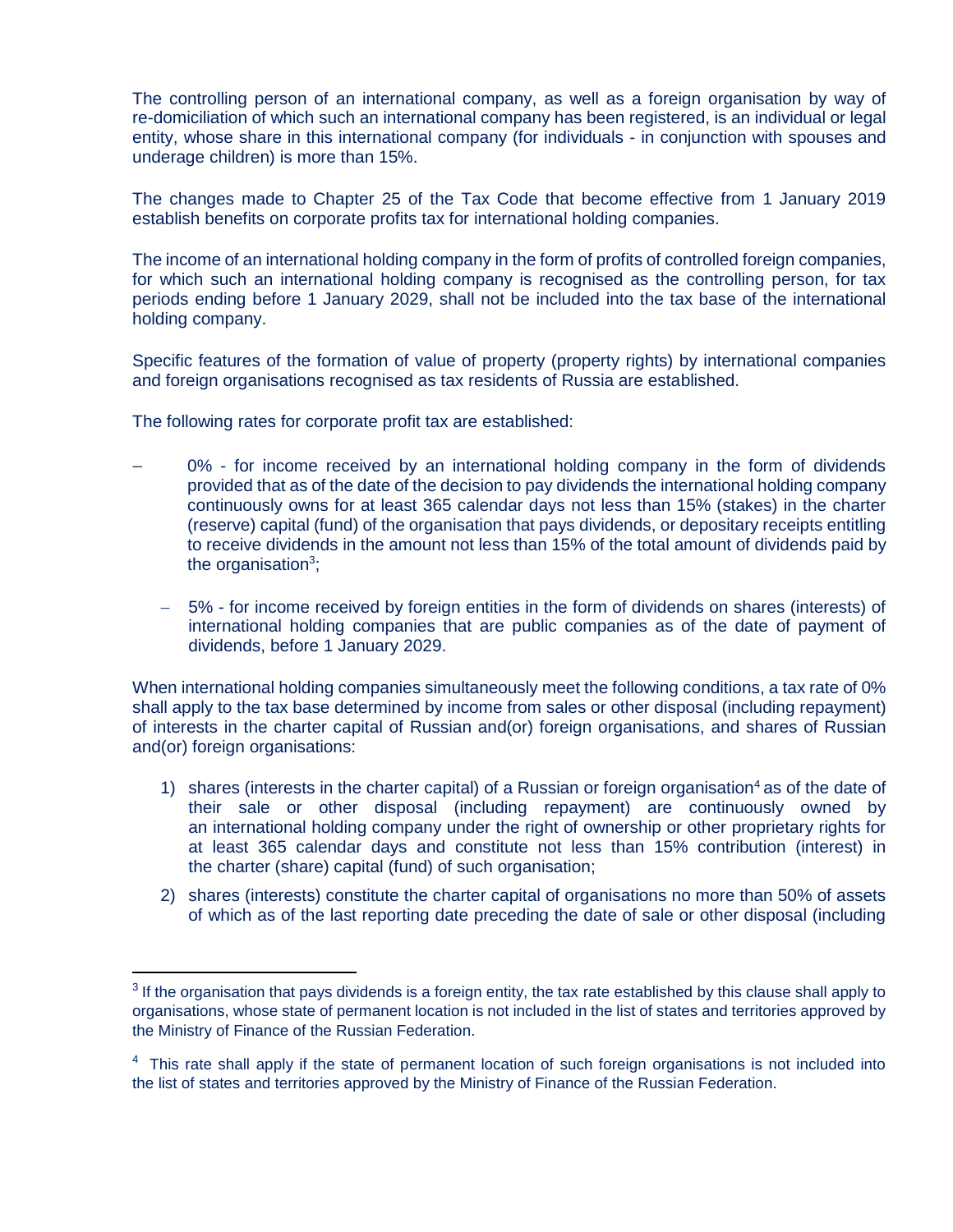repayment), directly or indirectly consist of immovable property located on the territory of the Russian Federation;

3) shares (interests in the charter capital) of a Russian or foreign organisation were not contributed (transferred) into the charter capital of an international holding company and were not acquired by such a company as a result of reorganisation within 365 calendar days before or after the date of registration of such a company as an international company.

The first tax (accounting) period for international companies recognised as tax residents of the Russian Federation starts from the date of registration of the foreign organisation as an international company.

## **3. Currency Regime for International Companies**

Federal Law No. 293-FZ dated 3 August 2018 amended the Federal Law 'On Currency Regulation and Currency Control', which now provides for a special currency regime for international companies - foreign legal entities registered as a re-domicile in special administrative regons in the Kaliningrad Region and Primorsky Krai.

Foreign legal entities registered in accordance with the Federal Law 'On International Companies' are deemed non-residents for the purposes of currency regulation and currency control. This means that settlements in foreign currencies and other currency transactions between international companies and residents can be carried out without restrictions (except for the sale and purchase of foreign currency and checks with face value indicated in foreign currency, which may be effected in Russia only with authorised banks and state corporation 'Bank for Development and Foreign Economic Affairs (Vnesheconombank)').

It has been also clarified that non-residents may make between each other in the territory of Russia the transfers of foreign currency and the currency of the Russian Federation without restrictions and without opening bank accounts, settlements in cash foreign currency or the currency of the Russian Federation subject to the maximum amount of cash payments provided for by Russian legislation, as well as transfer and receive foreign currency and the currency of the Russian Federation from and in the territory of Russian without opening bank accounts.

\*\*\*\*

### Best Regards,

### GRATA International Law Firm (Moscow)

*This information is provided for your convenience and does not constitute legal advice. It is prepared for the general information of our clients and other interested persons and it may include links to websites other than the GRATA International website. This information should not be acted upon in any specific situation without appropriate legal advice.*

What we do:

 advising on choosing the optimal form of incorporation and a region for doing business in Russia in view of benefits for investors;